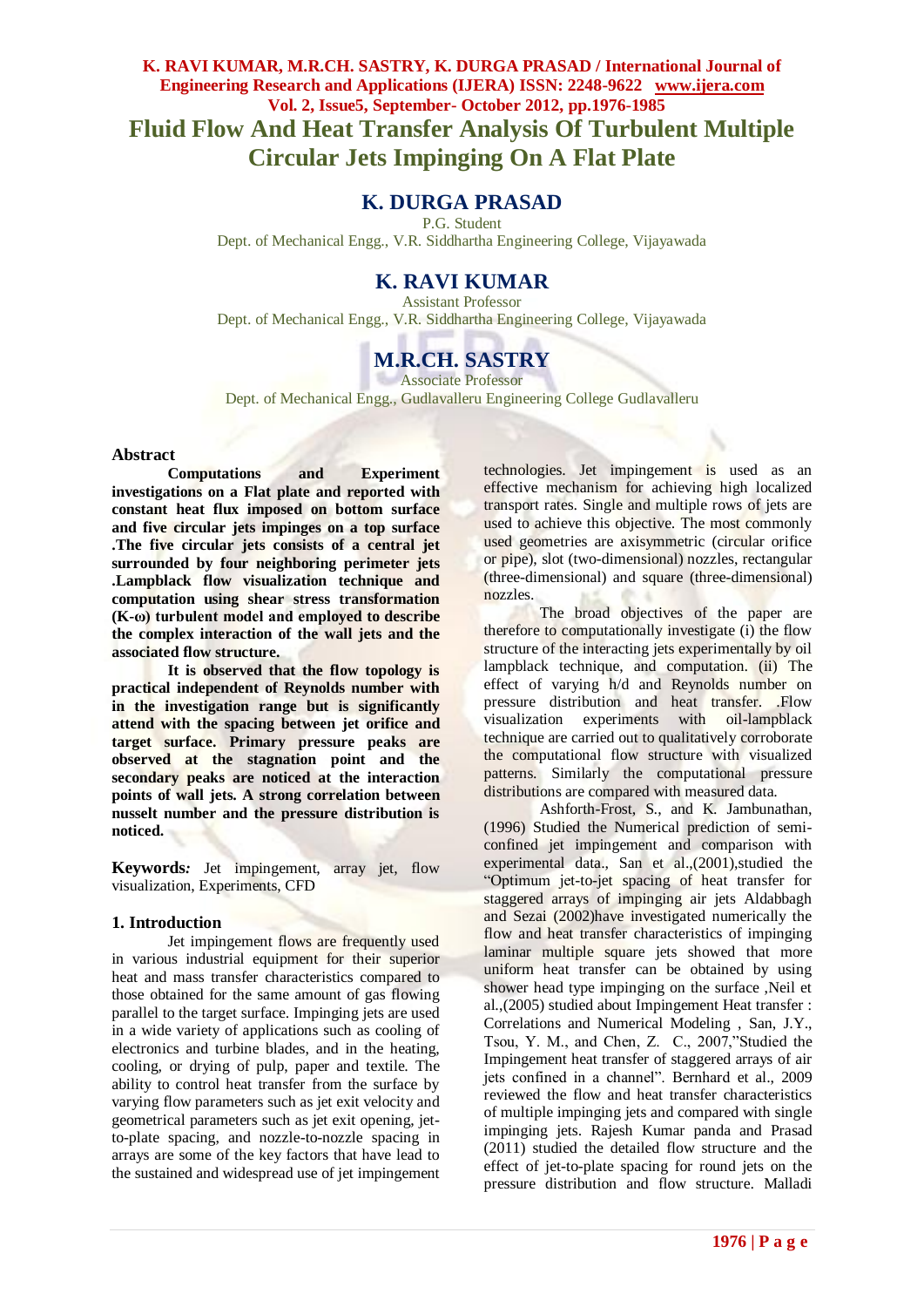R.Ch. Sastry, et al., (2011), studied the fluid flow on a flat plate with three rectangular impinging slots jets

#### **2. Experimental Details**

The schematic layout of the experimental set up is shown in Fig.1. Air is supplied by a reciprocating air compressor through a calibrated Rotameter. Flow regulating and bypass valves are placed in supply line to control the flow rate. Air enters into the plenum chamber through diverging section to reduce the pressure fluctuations in air.

A seamless rectangular chamber of 600 mm length, 300 mm width and 6 mm thickness, is used as plenum chamber, whose size is large enough to is 32mm. Air ejects as jet through the orifice and impinges on the target surface The impingement plate is of 160x160 mm in dimension. Chamber is a semi-confining plate, which contains five circular orifices of dimensions 8 mm. Air ejects as jet through the orifices and impinges on the target surface. Around the centre jet, the four perimeter jets are placed 90º apart from each other. Distance between the centre jet and perimeter jets stabilize the flow and reduce the fluctuations. Air from plenum chamber enters into the impingement air chamber which is made of 160 mm width, 160 mm height and 4mm thick mild steel square chamber. The exit side of the impingement air chamber is a semi-confining plate, which contains five circular orifices of dimensions 8 mm. Air ejects as jet through the orifices and impinges on the target surface. Around the centre jet, the four perimeter jets are placed 90º apart from each other. Distance between the centre jet and perimeter jets is 32mm. Air ejects as jet through the orifice and impinges on the target surface The impingement plate is of 160x160 mm in dimension.



Fig. 1 Schematic diagram of experimental set-up (1) Test section (2) Compressor (3) Flow control valve (4) Bypass line (5) Rotameter (6) Hoss pipe

(7) Diverging section (8) Plenum chamber (9) Impingement chamber



confining plate with Dimensions

The impingement plate is of five millimeter thick acrylic sheet of 160x160 mm is used. In order to determine the non dimensional pressure distribution on the target surface, a close array of pressure tap holes of 0.8 mm diameter is drilled along the plate. The tap holes are closely placed because of the steep change of pressure expected due to jet interactions. Multi tube manometer is used for wall static pressure measurement. Impingement plate is placed over a stand, whose height can be varied by a lead screw mechanism to obtain the required h/d.

Flow visualization experiments are carried out with oil-lampblack technique. The oil and lampblack powder are mixed in proper proportion lampblack powder are mixed in proper proportion and painted on the target surface. The lampblack coated target surface is kept beneath the plenum cylinder. The air jets, after impinging on the target surface, leave traces of the flow path lines on the plate. These pictures are captured by a camera.

#### **3. Computational Methodology**

Figure 3 shows the geometric model that mimics the physical model used for experiment of Interest. It consists of a semi-confined plate and160x160 mm square impingement plate. The semi-confining plate consists of five circular jets of 8 mm in size. The jet ejects from the circular orifice to impinge on the solid plate. Distance between the impingement plate and the jet is varied to obtain the h/d ratio from 0.5 to 4. The computational mesh suitable for finite volume method is generated by automatic grid generating tool GAMBIT 2.3.16. Non-uniform grids with clustered nodes are generated in the regions where steep gradient of velocity is expected. Optimum grid size is selected after the grid independence study.

For the purpose of computation, a specified velocity inlet condition is imposed at the entry to the orifice. A free stream turbulence intensity of 10% is chosen at the exit of orifice. The jet after hitting the plate**,** exits into the atmosphere in the transverse direction all around the plate periphery, where constant (ambient) pressure outlet condition is imposed. A constant heat flux value is specifies at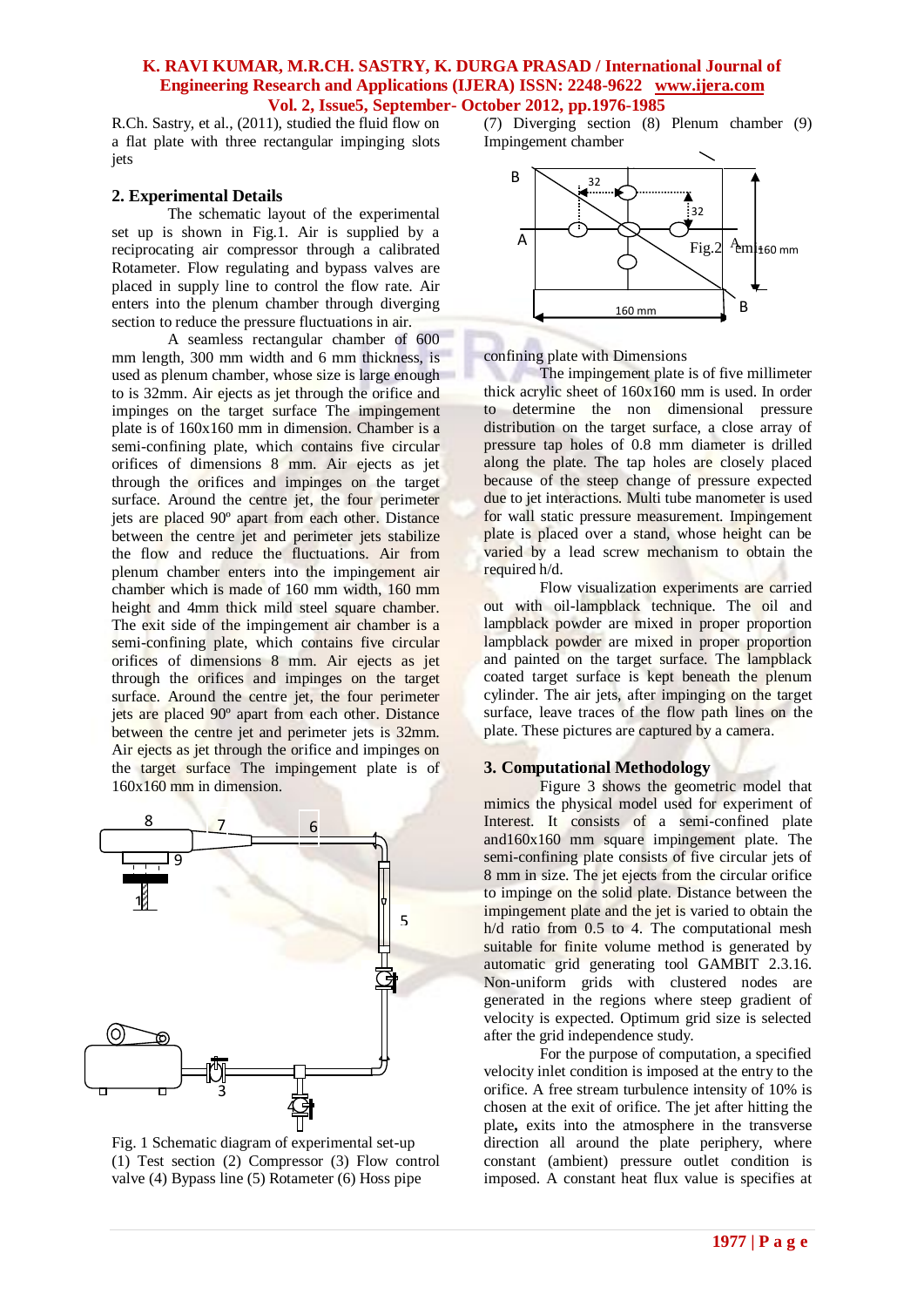the bottom surface of the target plate and periphery is circumferentially insulated .All the input values are those in experiment.



Fig. 3 Schematic Diagram of the Geometry and Boundary Conditions

The three dimensional flow is formulated with the following assumptions: (i) the fluid is incompressible, (ii) the fluid properties are constant and (iii) the mean flow is steady. The governing equations used for simulations are the Reynolds averaged continuity and momentum equations for modeling the turbulence quantities. A finite volume based solver Fluent 6.3 is used for solving the governing continuity, momentum and turbulencemodel equations. SIMPLE algorithm is used for pressure velocity coupling. The solution is considered to be converged when the residual is in the order of  $10^{-4}$  for continuity, momentum, turbulence equations and  $10^{-8}$  for energy equations. The κ-ω SST model is adopted for simulation. Further area weighted average temperature of the impingement surface is continuously monitored, so that the variation will be within 1% for 1000 consecutive iterations Continuity equation

 $\nabla$ . $(\rho u) = 0$ 

$$
(\mu \nabla)u - \frac{1}{\rho} \nabla p + v \nabla^2 u = 0
$$

Turbulent kinetic energy(K) equation

$$
\frac{\partial(\rho k\mu_i)}{\partial x_i} = \frac{\partial}{\partial x_j} (\Gamma_k \frac{\partial k}{\partial x_i}) + G_k - Y_k + S_k
$$

Specific dissipation rate  $(\omega)$  equation

$$
u_i) = \frac{\partial}{\partial x_j} (\Gamma_\omega \frac{\partial \omega}{\partial x_j}) + G\omega - Y_\omega + D_\omega + S_\omega
$$

Where  $\Gamma_{k} = \mu +$ 

$$
\mu_{\scriptscriptstyle t}
$$

Orifice of 8mm dia

 $\sigma_{k_1} = 1.176$ ,

*k t*  $\sigma$ 

 $\frac{\mu_t}{\sigma}$ ,  $\Gamma$  =  $\mu$  +

 $\sigma_{\omega,1}$  Semi confining  $0, \sigma_{\omega,2} = 1.168$ 

ed for the present study are,<br>dition  $V_w = 0$ , at  $z = 0$ i) No slip boundary condition  $V_w = 0$ , at  $z = 0$ <br>ii) Flow inlet condition,  $V_x$ ,  $V_y = 0$ ,  $V_z$ ii) Flow inlet condition,  $=V_{\text{oe}}$ Boun plate.

The parameters investigated in the present study include (i) effect of  $h/d$  varied as 0.5, 1, 2 and 4 (ii) effect

of jet exit Reynolds number, varied as 9075, 10594,  $121067 \times 7$ 

 $\frac{12106}{3.1. \text{ N}}$   $\frac{z}{x}$  confining

s carried out to ascertain the accuracy of the numerical results. The mesh sensitivity study is carried out by analyzing the variation of static pressure distribution on the target plate along line A-A as shown in fig: it shows the pressure distribution along A-A for different mesh sizes. It is clear from the table that difference in the value of pressure with 1.58million and 1.74 million is not significant. To get advantage of computational time, mesh 1.58 million is used for this case. Similar mesh sensitivity study is done for all other cases. Table-1 Mesh plate.

| Mesh Size in Million cells | Static Pressure (Pa) |
|----------------------------|----------------------|
| 6.9                        | 130                  |
| 1.52                       | 400                  |
| 1.589                      | 430                  |
| 1.745                      | 431                  |

#### **4. Results and Discussion**

equation

*x*  $\frac{\partial}{\partial y}$  (  $\rho \omega$ 

#### **4.1. Flow Structure of Impinging Jet**

As each of fluid jet eject out of the orifice with parabolic velocity profile a continuous reduction in velocity taken place from its center to the outer boundary .It is known that with increasing distance from exit and increasing momentum exchange between the jet and the ambient ,the free boundary of jet broadens while the potential core contacts on the impingement surface , the wall jets are formed and spread radially. The wall jets emanating from each impinged form a collusion  $\blacktriangleright$ front due to interaction with neighbors. Consequently an up wash flow taken place. Thus overall structure consists of (1) potential core (2) shear layer (3) wall jets (4) up wash flow etc. Figure 4 shows the velocity contours for the four jet-toplate spacing to Jet diameter ratio namely  $h/d = 0.5$ , 1, 2, 4 for Reynolds number 9075. **<sup>h</sup>**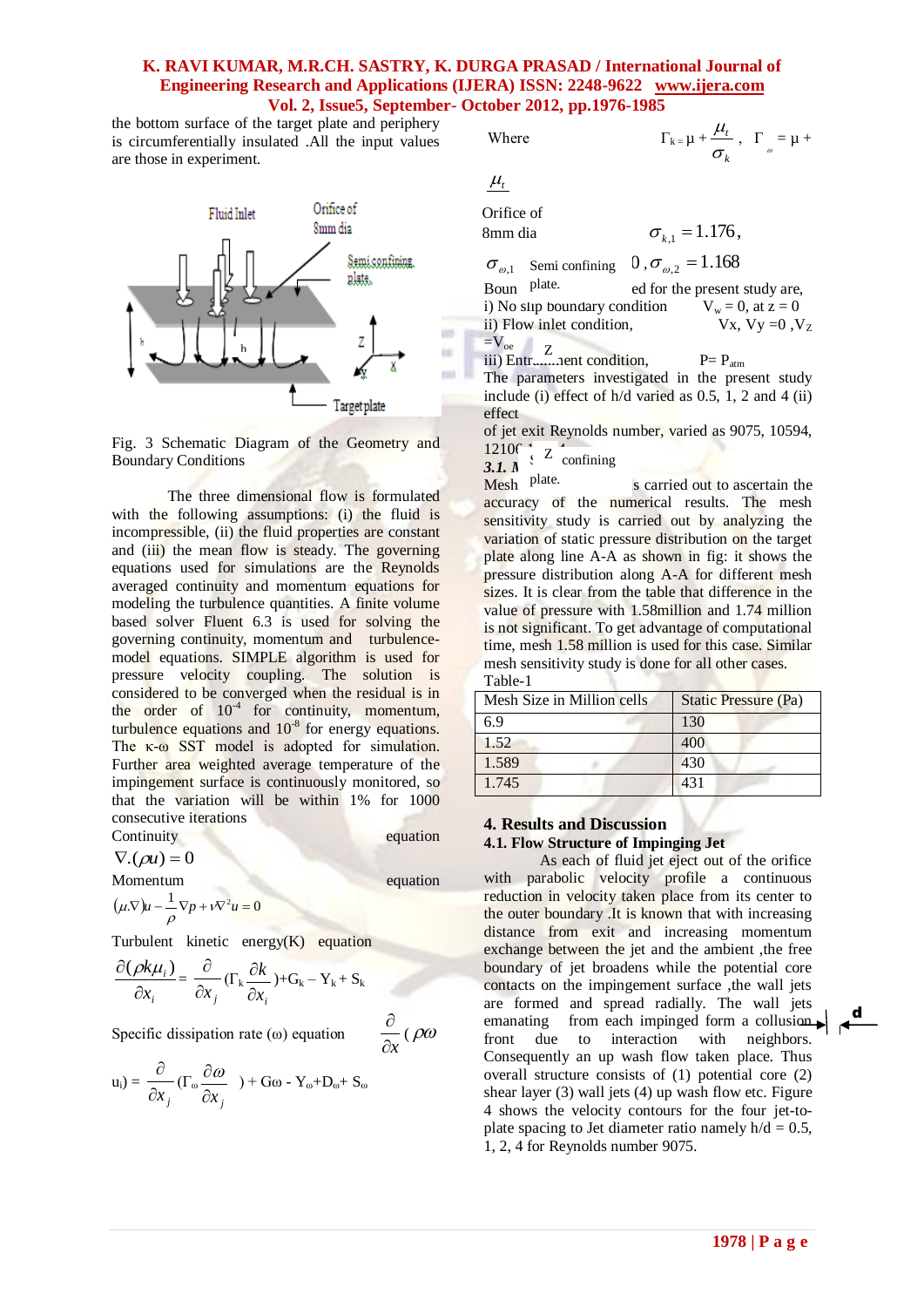

Fig. 4 Computed Velocity contours along plane A-A, for  $Re = 9075$ 

(a)  $h/d=0.5$ , (b)  $h/d=1$ , (c)  $h/d=2$ , (d)  $h/d=4$ 

It can be clearly seen that in case of  $h/d = 0.5 \& 1$  the potential core is extended up to target surface shown in Fig.4 (a & b). Where as in case of  $h/d = 2\&4$  the potential core region vanishes by the time flow reaches the target surface, shown in Fig.4( $c \& d$ ). These differences in velocity pattern happen because of the variation in momentum exchange between the fluid jet and ambient. The wall jets from adjacent jets when interacts with each other a upwash flow takes place as shown in Fig.4 when h/d value lower ( $h/d = 0.5 \& 1$ ) the interaction prominent, besides as the distance is less the upwash flow fountain reaches the top wall.



Fig. 5 Computed Velocity contours along B-B plane, for  $Re = 9075$ 

(a)  $h/d=0.5$ , (b)  $h/d=1$ , (c)  $h/d=2$ , (d)  $h/d=4$ 

the semi confining plate, shown in Fig. 4 (a & This low velocity jet forms another wall jets on b).But no such thing happens for higher h/d, because the second jet diffuses out by the time it reaches the top surface, shown in Fig.4 (c &d). Fig.5 shows velocity contours along the plane B-B. The wall jets, thus separated from each other in the impingement plane by the dividing stagnation line, are shown in Figs.6 and 7, by computational surface flow lines for four h/d values of 0.5, 1, 2 and 4. The computed and experimentally visualized flow structures qualitatively agree well and hence confirm the correctness of the computation. Figure 9 shows the three dimensional separated flow. It is observed that flow separation occurs corresponding to the separation line. Mild asymmetry is observed however numerical values are perfectly symmetrical. It is observed that the position of the attachment line shifts close to the central jet as the h/d increase.



(a)  $h/d=0.5$ , (b)  $h/d=1$ , (c)  $h/d=2$ , (d)  $h/d=4$ Fig. 6 Computed flow structure visualized as traces on impinging plate, for Re 9075

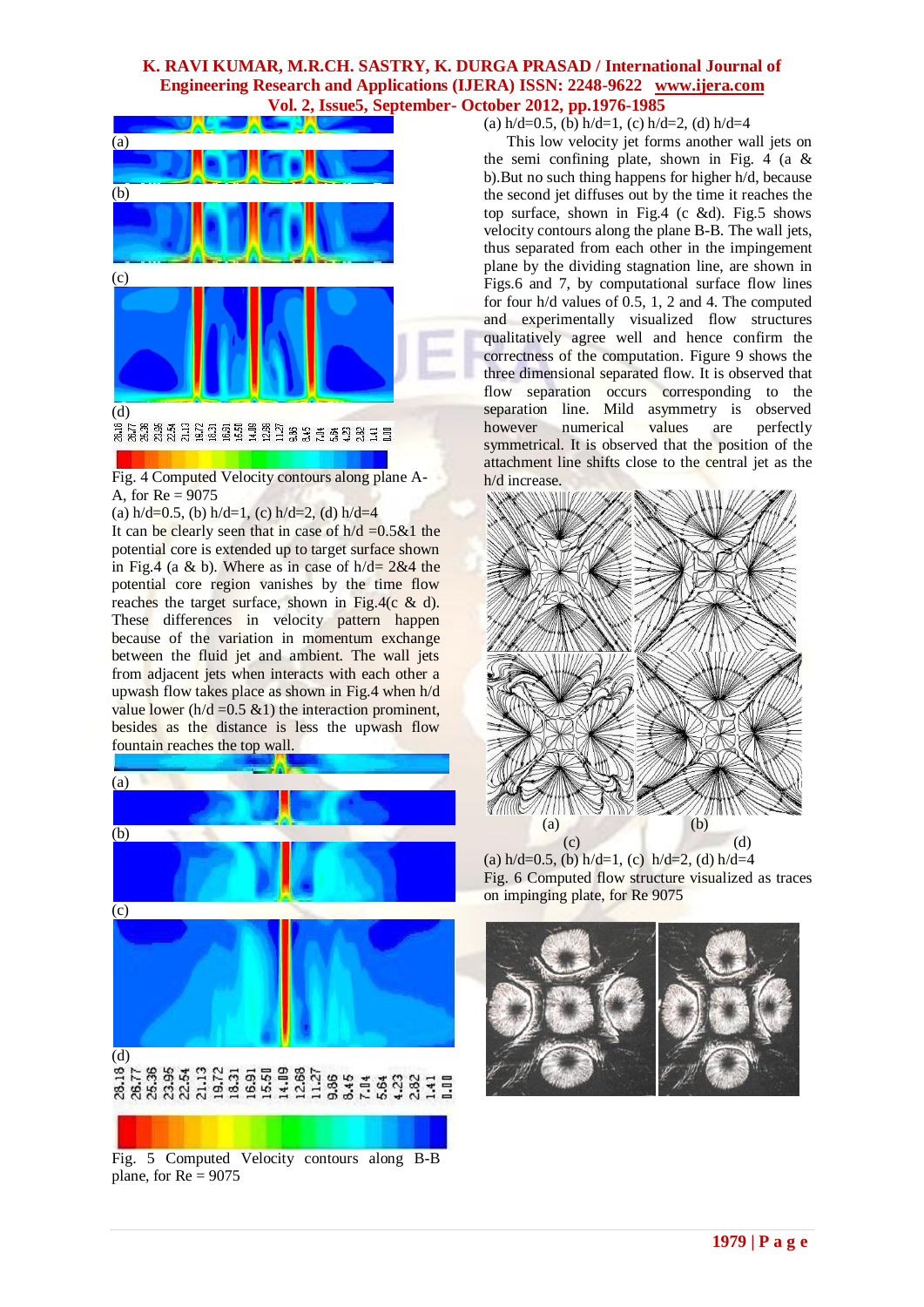

Fig. 7 Flow structure visualized as traces of oil lamp black on impingement plate, for Re 9075

(a)  $h/d=0.5$  (b)  $h/d=1$ (c)  $h/d=2$ (d)  $h/d=4$ 

This may be because the flow in case of low h/d (0.5  $\&$ 1) has more momentum compare to higher h/d, hence the centre jet easily moves the surrounding fluid



Fig 8 Path lines colored by velocity magnitude for Re = 9075 on plane A-A (a)  $h/d=0.5$ , (b)  $h/d=1$ , (c)  $h/d=2$ , (d)  $h/d=4$ 

**4.2. Comparison of Experimental and Computational Static Pressure Distribution** Figure 9 shows the comparison of non dimensional pressure distribution, between

experimental and computation along A-A the pressure distribution is observed on the impingement surface both from experiment and computation agreed with each other with in 3 %

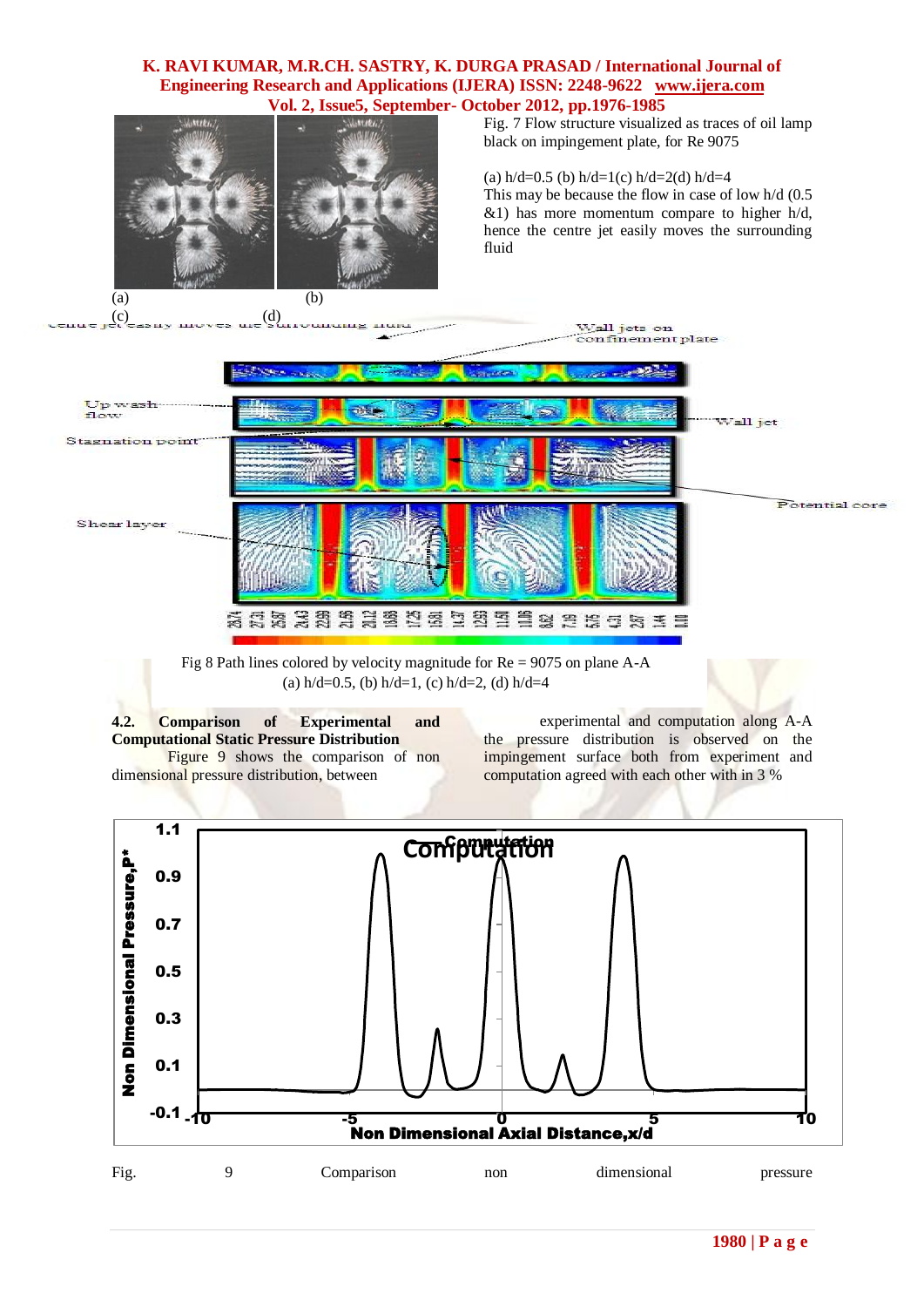Experimental with Computation

## **4.3. Effect of Plate Spacing to Jet Diameter Ratio**

Figure 10 shows the variation of non dimensional pressure distribution with different plates spacing to jet diameter ratio  $(h/d)$  for Re = 9075 in line  $A - A$  peak pressure is observed at the point of stagnation of each jet. Up wash fountain for

lower h/d is more prominent hence larger peaks are observed for lower h/d value of unity. The position of secondary peak depends upon the position of interaction point of wall jet and the size of the central square. Secondary peak moves closer to center jet with increase in h/d.



Fig. 10 Non-dimensional Pressure distribution on line A-A for varying  $\frac{h}{d}$  and for Re = 9075



Fig. 11 Non-dimensional Pressure distribution on line B-B for varying  $\frac{h}{d}$  and for Re = 9075 Figure 11 shows the variation of non dimensional pressure distribution in line B-B with different h/d .Here the behavior of pressure distribution in the stagnation zone is similar to the one observed in line

A-A. However, unlike line A-A, up wash fountain are prominent for high h/d hence the secondary

peaks are observed are large for high h/d.

#### **4.4. Variation of Nusselt Number with Nondimensional axial distance**

The effect of plate spacing to jet diameter ratio (h/d) for Re=9075 and  $q = 3000$  w/m<sup>2</sup> in plane A-A as shown in figure. It shows that when h/d increases the Nusselt number at the stagnation region reduces for h/d=2 the maximum Nusselt number value in the stagnation region is lower compared to lower (h/d=1) by absolutely 6-7%. The difference among mussel number at the center jet is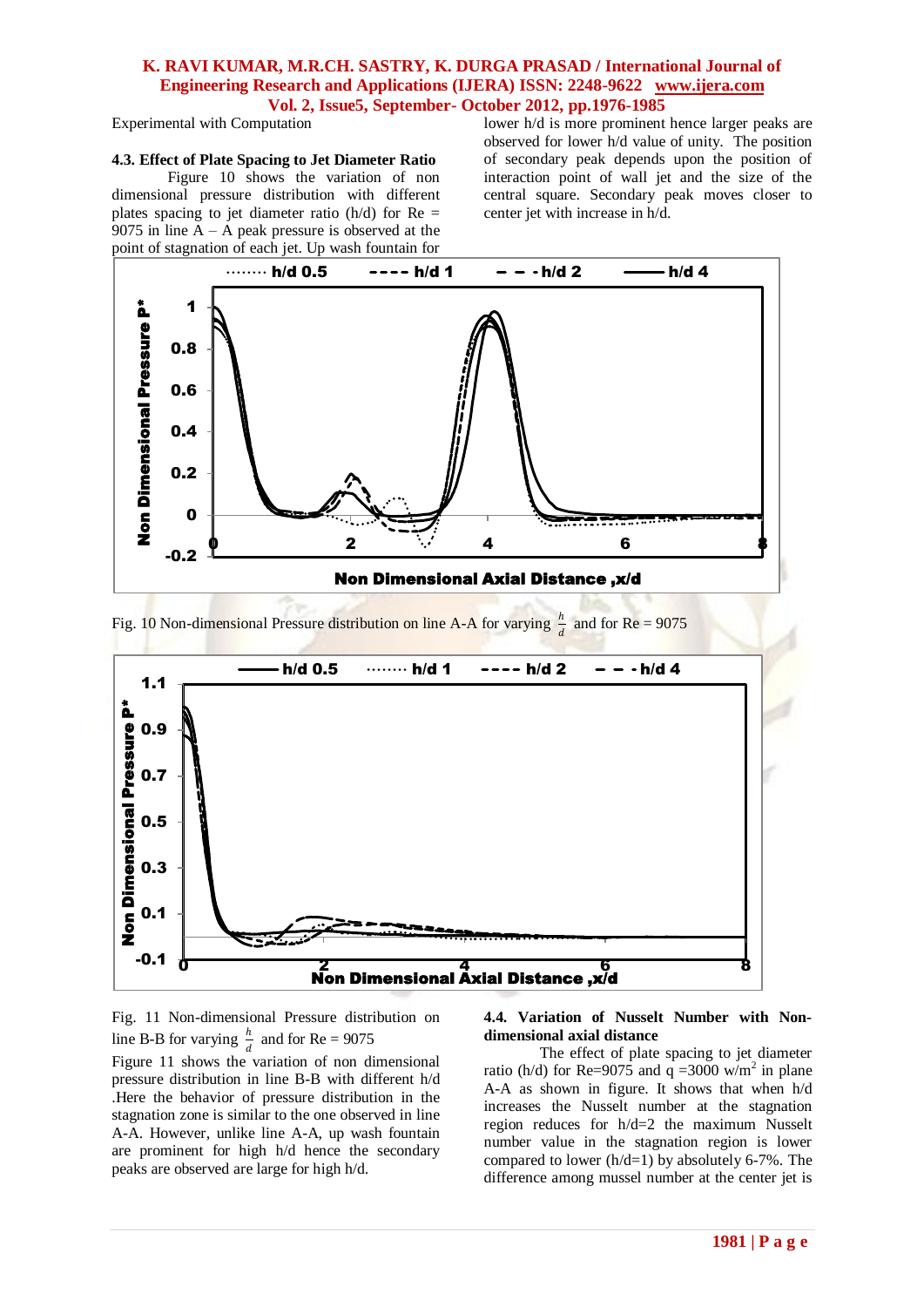less compared to the perimeter jet, because the perimeter jets are more affected by low temperature quiescent ambient air. If h/d is further increased the shear layer produced by jet nozzle exists converges towards the stagnation zone and hence the Nusselt number increases at the stagnation point.







Fig. 13 Nusselt Number distribution on line B-B; for varying  $\frac{H}{D}$  for Re=9075,q=3000w/m<sup>2</sup>.

#### **4.4. Effect of Reynolds number**

Figure 14 illustrates the dependence of non dimensional pressure distribution on Reynolds number for  $h/d = 2$  on line A-A. As expected the

pressure peak for higher for high Reynolds number. At any Reynolds numbers the non dimensional pressure has the high value at the stagnation region and reduces radially. Second peak is observed at the second stagnation point where neighboring wall jets collide. Position of second peak is independent of Reynolds number.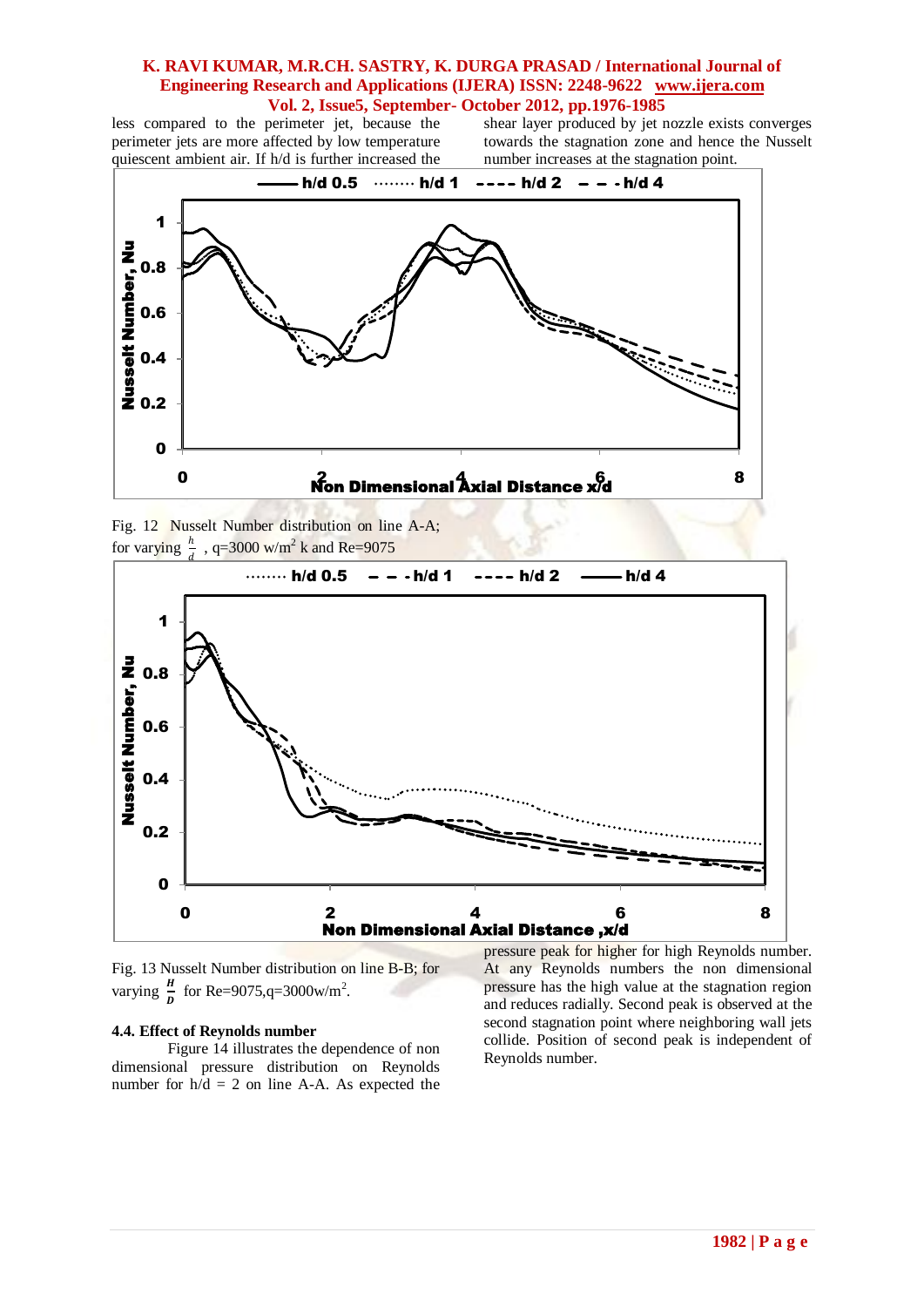

 Fig. 14 Effect of Reynolds number on non dimensional pressure distribution on line A-A for  $h/d=2$ 



Fig. 15 Effect of Reynolds number on non dimensional pressure distribution on line B-B for  $h/d=2$ 

Figure 15 shows the variation of non dimensional pressure distribution with different Reynolds number on line B-B. The secondary peak is formed by the interaction of wall jets is higher for high Reynolds number.

#### **4.5. Effect of Re on Nusselt number:**

Figure 16 illustrate the dependence of Nusselt number on Reynolds number for h/d=2 and q=3000  $w/m<sup>2</sup>$  on line A-A. As expected at any location heat transfer rate is higher for high Reynolds number. As the flow is independent of Reynolds number, in the range of 9075-13624. The quantitative behavior of Nusselt number. clearly indication that these trends are independent of Reynolds number .especially the position of secondary peak is Nusselt number is found at the same radial location.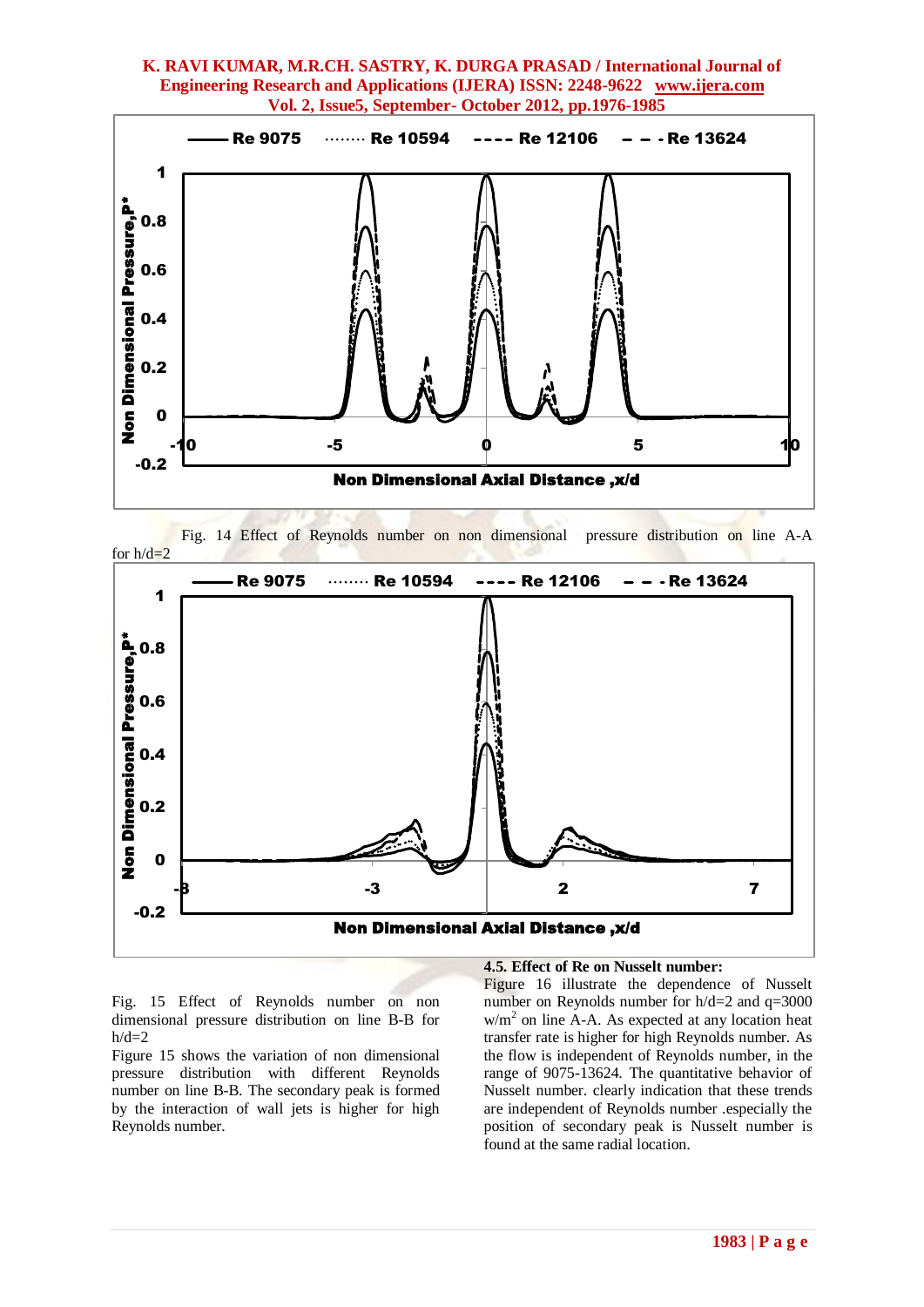

Fig. 16 Nusselt Number distribution on line A-A for varying Re for  $\frac{h}{2}$  $\frac{h}{d}$ =2, q =3000w/m<sup>2</sup>k



 Fig. 17 Nusselt Number distribution on line B-B; for varying Re for  $\frac{h}{A}$  $\frac{n}{d}$ =2, q  $=3000$ w/m<sup>2</sup>k

#### **Conclusion**

1. The feature of the complex flow structure are study using both oil lamp black technique and computation .computational obtained topology of flow pattern on impingement surface agree well with the experiment. It is observed that the flow topology is independent of the variation of Reynolds number in the range 9075-13624, but it altered with variation of h/d..

2. The non dimensional pressure distribution obtained from experiment is similar to computation .This validates the usage of shear stress transport (SST)  $(K-\omega)$  turbulence model for the chosen problem.

3. The Nusselt on the surface is found to vary in accordance with the flow structure. Peaks are noticed in primary and secondary stagnation region. Heat transfer is low at flow separation point. It is observed that local heat transfer rate is higher for lower h/d.

4. Heat transfer rate increases with Reynolds number and position of secondary peak found to be independent of Reynolds number.

5. The heat transfer variations are clearly corelatable not only with flow topology but also with dimensionless pressure distribution.

## **Nomenclature**

- d Diameter of Jet, m
- h Jet-to-plate distance, m
- P Static Pressure, Pa
- Nu Nusselt number, Nu<br>P<sup>\*</sup> Non dimensional p
- Non dimensional pressure
- Re Reynolds number, *ρ*vd/ μ
- Voe Orifice exit jet velocity, m/s
- Vz Vertical velocity, m/s